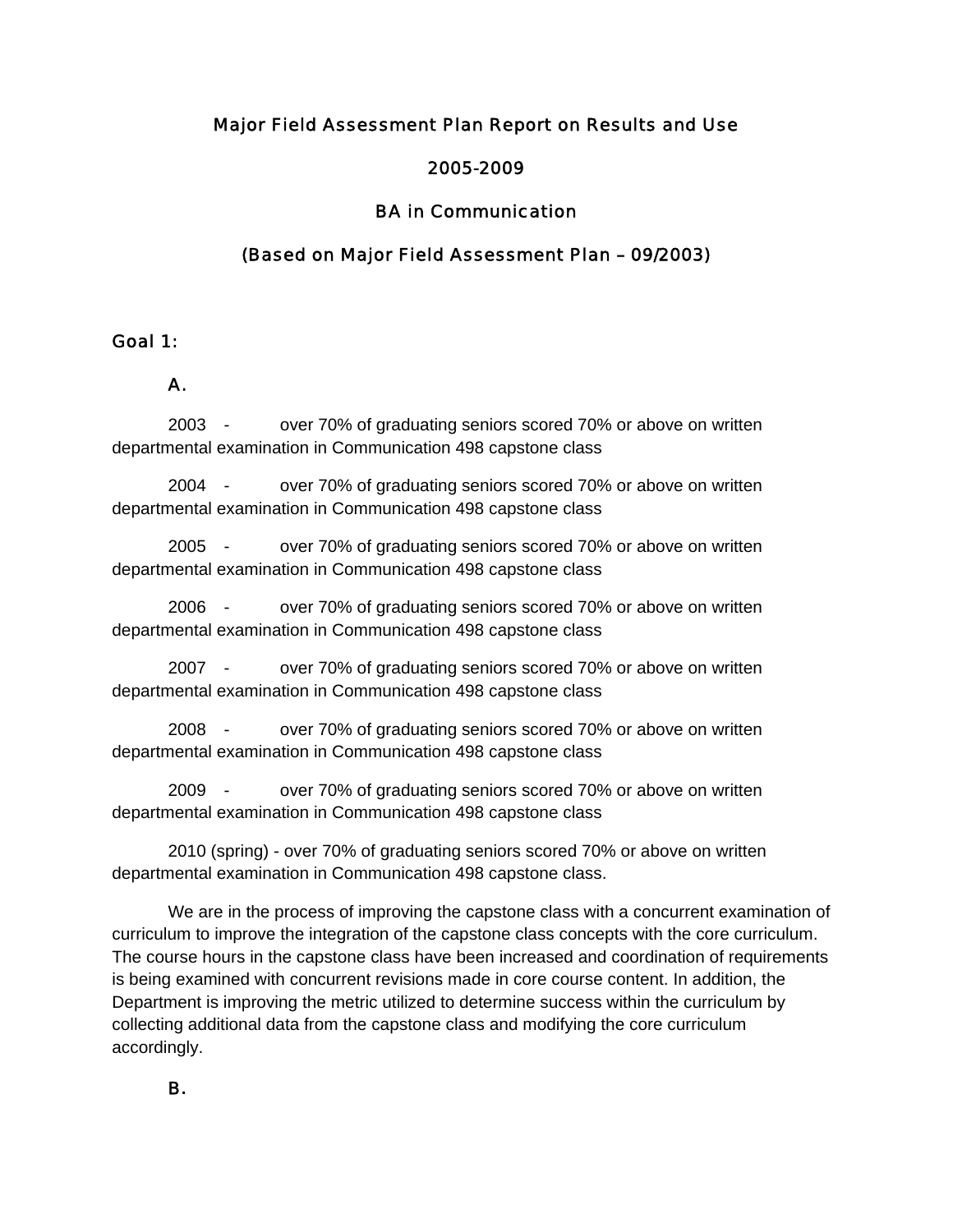On the 2003-2004 Undergraduate Alumni Survey over 80% of respondents reported being satisfied or very satisfied with the overall quality of the department; 70% of respondents reported being satisfied or very satisfied with quality of instruction; 82% would recommend Southeastern to someone considering a Communication major. On the 2006-2007 Undergraduate Alumni Survey almost 80% of respondents reported being satisfied or very satisfied with the overall quality of the department; over 70% reported being either satisfied or very satisfied with the quality of instruction; over 75% would recommend Southeastern to someone considering a Communication major.

 In response to workforce demands and the changing needs of the field, the Department has adopted a new concentration in Electronic Media and is pursuing other concentrations such as Multi-Platform Journalism. While we are pleased that students remain satisfied with the Department, it is important to recognize that this perception is not qualitatively related to important outcomes such as job effectiveness. In order to enhance our students' employability post graduation, we are surveying the different communication fields such that the Department might offer course selections which combine theory and practice.

#### Goal 2:

#### A.

 **2003 -** over 70% of graduating seniors submitted an acceptable outline for the 498 capstone class research project

**2004** - over 70% of graduating seniors submitted an acceptable outline for the 498 capstone class research project

**2005** - over 70% of graduating seniors submitted an acceptable outline for the 498 capstone class research project

**2006** - over 70% of graduating seniors submitted an acceptable outline for the 498 capstone class research project

**2007** - over 70% of graduating seniors submitted an acceptable outline for the 498 capstone class research project

**2008** - over 70% of graduating seniors submitted an acceptable outline for the 498 capstone class research project

**2009** - over 70% of graduating seniors submitted an acceptable outline for the 498 capstone class research project

**2010** (spring) -over 70% of graduating seniors submitted an acceptable outline for the 498 capstone class research project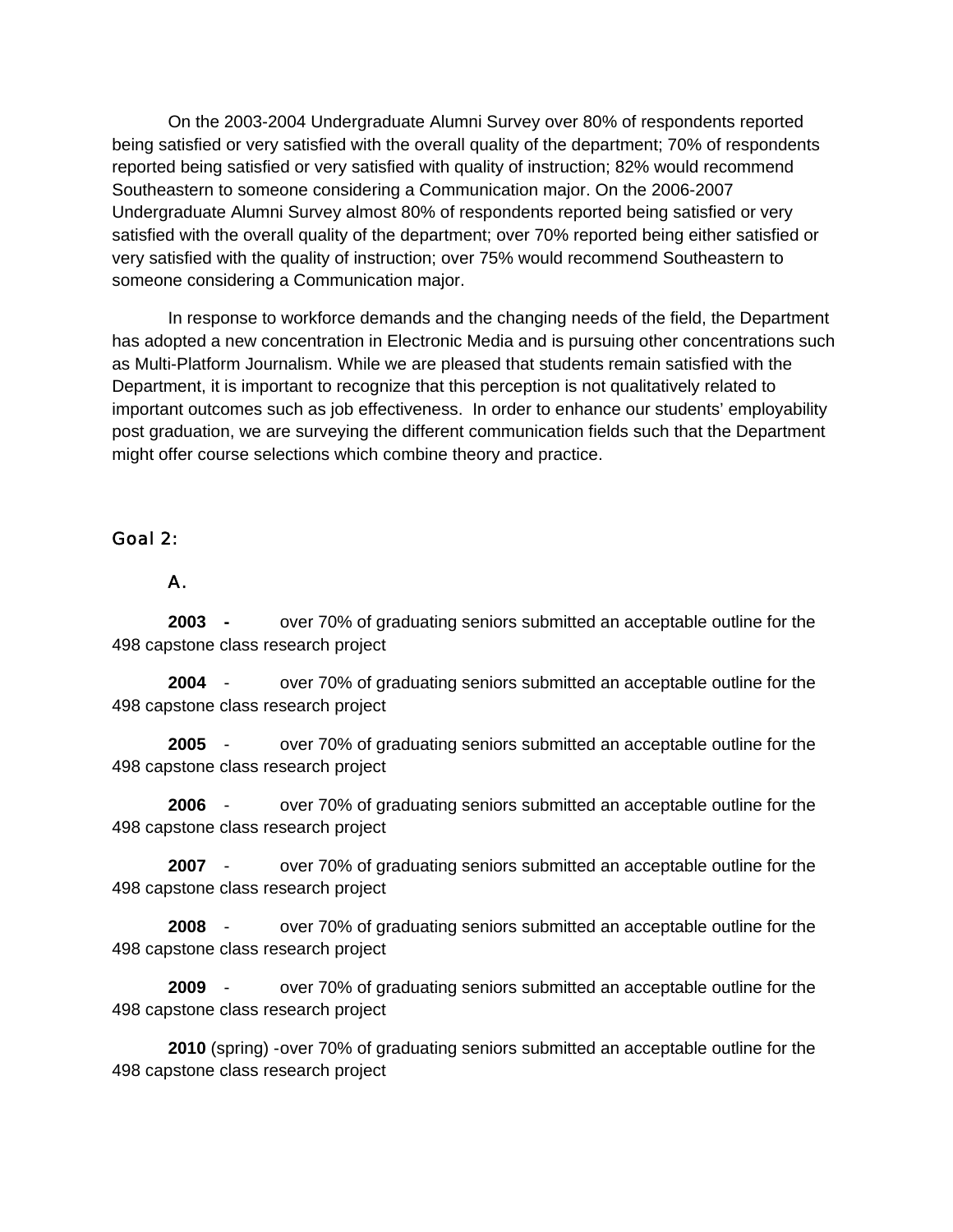#### B.

**2003** - graduating seniors presenting their research at the senior colloquium have been rated 3.5 or better by independent raters

**2004** - graduating seniors presenting their research at the senior colloquium have been rated 3.5 or better by independent raters

**2005** - graduating seniors presenting their research at the senior colloquium have been rated 3.5 or better by independent raters

**2006** - graduating seniors presenting their research at the senior colloquium have been rated 3.5 or better by independent raters

**2007** - graduating seniors presenting their research at the senior colloquium have been rated 3.5 or better by independent raters

**2008** - graduating seniors presenting their research at the senior colloquium have been rated 3.5 or better by independent raters

**2009** - graduating seniors presenting their research at the senior colloquium have been rated 3.5 or better by independent raters

**2010** (spring) - graduating seniors presenting their research at the senior colloquium have been rated 3.5 or better by independent raters

 As indicated previously, the Department is investigating other metrics to evaluate program success and actively collecting data in the capstone class. As a consequence, the course has been reconfigured and a new course description is pending approval. The course hours have been increased and core courses are undergoing revisions.

## Goal 3:

## A.

According to the 2003-2004 Undergraduate Alumni Survey over 70% of respondents were employed full-time; over 70% indicated that it was either very closely or closely related to their degrees. According to the 2006-2007 Undergraduate Alumni Survey over 70% of individuals responding indicated their degree was effective or very effective in preparing them for employment.

# B**.**

According to the 2003-2004 Undergraduate Alumni Survey 62.5% of respondents indicated Southeastern prepared them effectively or very effectively for graduate education. According to the 2006-2007 Undergraduate Alumni Survey 85% of respondents who pursued a graduate degree indicated their undergraduate education in Communication prepared them effectively or very effectively for graduate education.